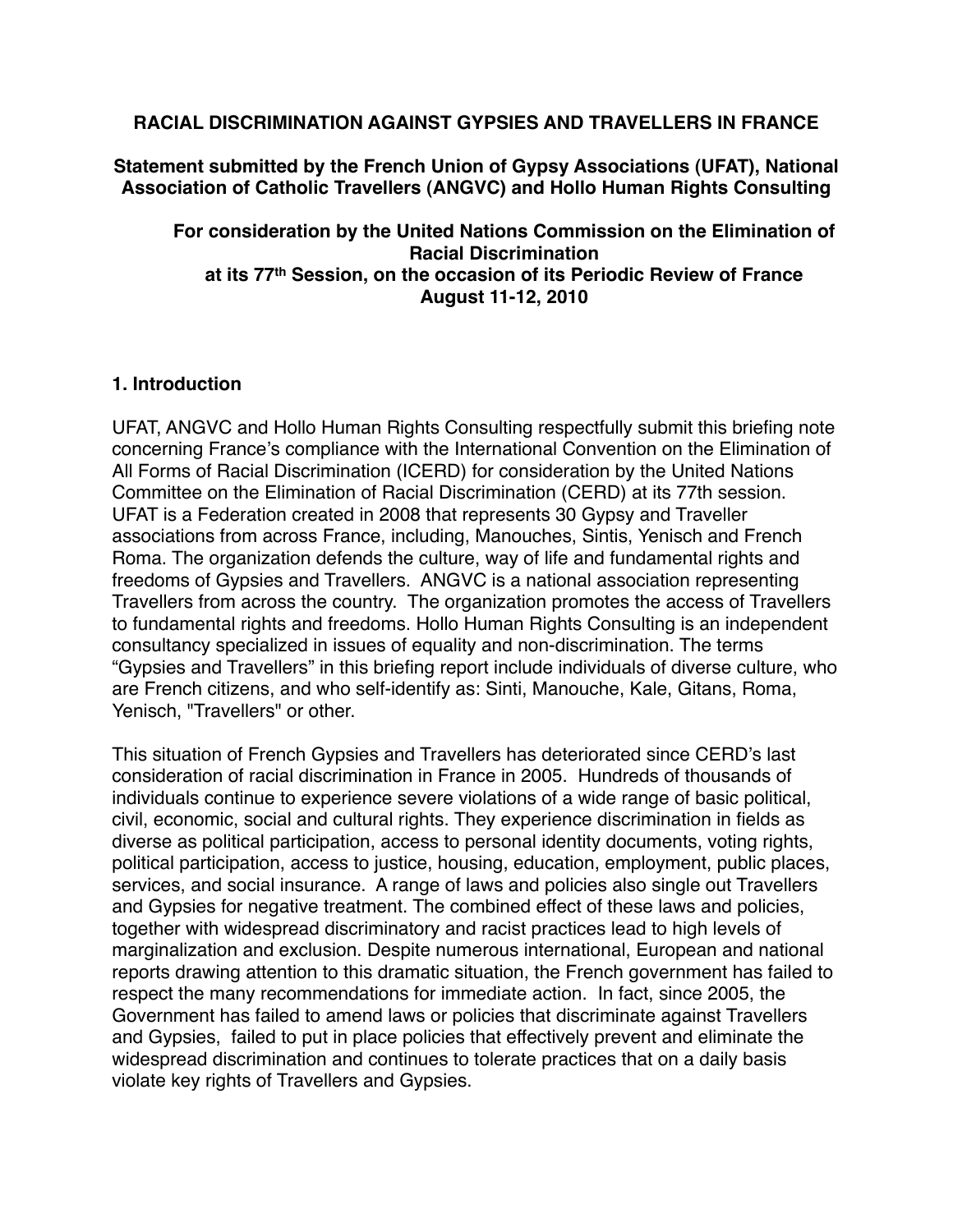In order to clearly illustrate the persistence of problems facing Travellers and Gypsies since CERD's 2005 examination of France and the lack of measures taken by the French Government to effectively address these problems, this briefing paper is structured as a follow-up assessment of developments based on the European Roma Rights Centre's (ERRC) 2005 submission to CERD.

# 2. **Violations of the International Convention on the Elimination of Racial Discrimination**

This section describes violations by France of the International Convention on the Elimination of Racial Discrimination (ICERD) by first indicating the ERRC's comments in 2005 and then providing an update and assessment of new developments.

As to Article 2 of ICERD, in 2005 the ERRC noted:

 "... in recent years, in part in response to European developments, steps have been taken to introduce new anti-discrimination legislation and to improve the application of existing legislation. However, convictions for violators of the principle of equal treatment remain few compared to the scope of the problem of discrimination. The ERRC is not aware of a single case in which a legal person was convicted for discrimination against a Traveller or Gypsy. The civil and administrative law framework for combating racial discrimination has been significantly reinforced in recent years. It nevertheless still does not cover all of the fields of life required by France's international law commitments, including those under ICERD. It needs to be further extended to cover various rights including: the administration of justice, including protection of security of the person; political participation, including the right to vote, stand for election, take part in Government and in the conduct of public affairs at any level, as well as to have equal access to public service; the right to freedom of movement and residence within the border of the State; the right to freedom of peaceful assembly and association."

To date there have been no new developments with respect to anti-discrimination legislation and its application in the case of Travellers and Gypsies. Legislation has not been extended to the fields listed above in which Travellers and Gypsies continue to experience discrimination. Furthermore, we are not aware of any cases in which a legal person was convicted for discrimination against a Traveller or Gypsy.

As to article 3 of ICERD, in 2005 the ERRC noted:

 "...Gypsies and Travellers in France suffer practices amounting to racial segregation. In particular, the existing halting areas for caravans designated for Gypsies and Travellers are generally situated as far away as possible from residential areas and at very limit of municipalities – as close as possible to neighbouring municipalities. Some sites are isolated from their surroundings via high concrete walls, which for many Gypsies, recall World War II-era detention camps. Some sites are surrounded by mud embankments high enough to ensure that the caravans are not visible from outside of the halting area. In addition, Traveller and Gypsy children are frequently schooled in segregated schooling arrangements. This situation often results from a lack of flexibility and "bridge" programs in the mainstream school system and an inadequate adaptation to certain special needs of Travellers (such as putting in place an effective system of recording and evaluating the schooling of children who travel so that they may continue their schooling from place to place). Traveller and Gypsy children are also disproportionately placed in so-called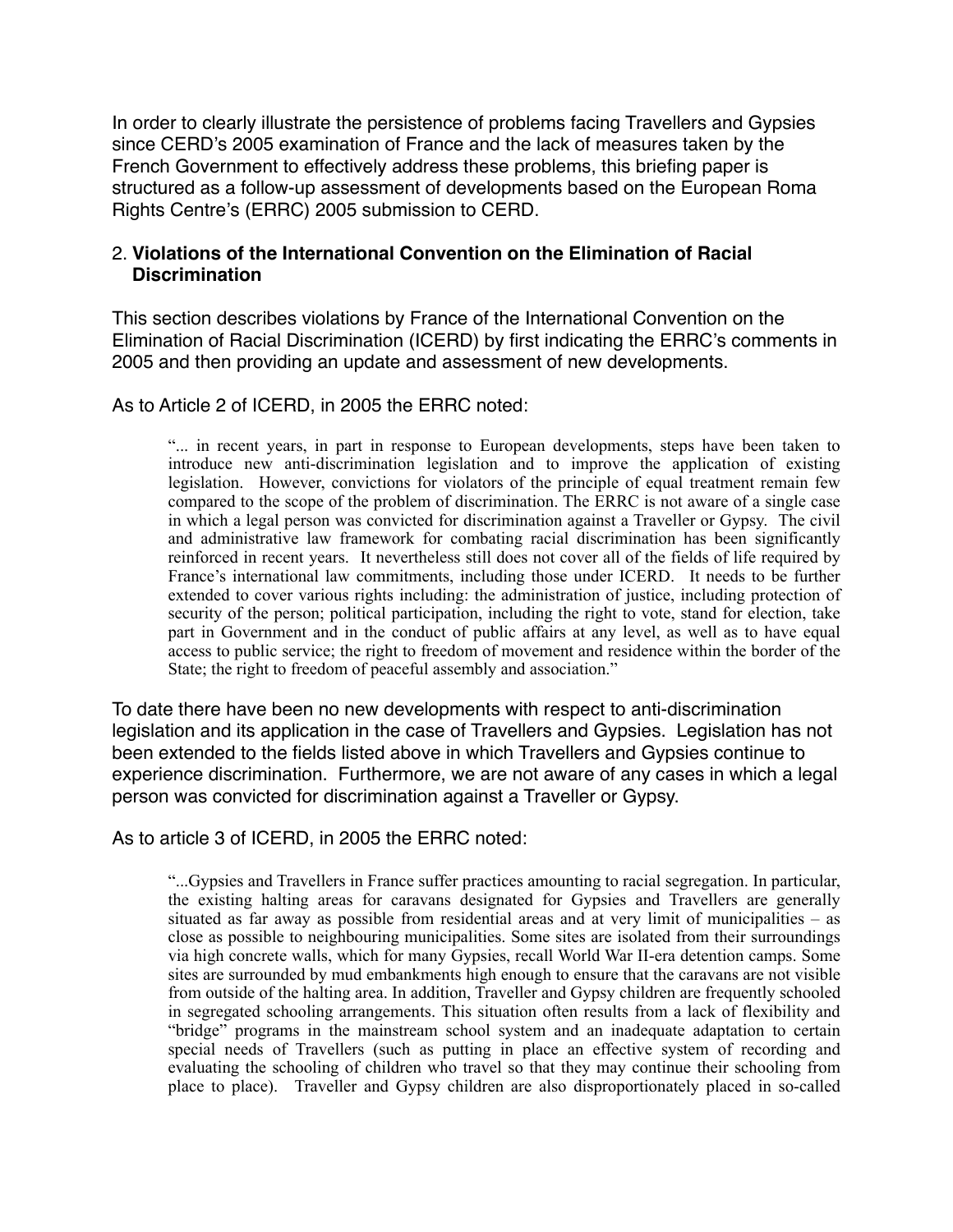"Applied General and Vocational Education" ("SEGPA") secondary schools.<sup>[1](#page-2-0)</sup> The clear guidelines set out in Circular No. 2002-101 of 25 April 2002 on the "Schooling of Traveller Children and Non-Sedentary Families" ([2](#page-2-1)5 April 2002 Circular), <sup>2</sup> which, if applied, might significantly improve the situation of Traveller and Gypsy children in the education system, have remained to date more of a symbolic step forward than an actual one. Innovative initiatives remain highly localised and centralised co-ordination is sorely lacking."

Today, Gypsies and Travellers continue to suffer practices amounting to racial segregation. In practice, much of French territory is effectively off-limits to Gypsies and Travellers. They are frequently relegated to areas that are frequently hidden from view and at a distance from other municipal residents (either on official halting sites or in areas where they are able to stay for a certain period of time without being expelled).

Furthermore, in the education sector, Circular No. 2002-101 of 25 April 2002, to which the French government refers in its periodic report, continues to be poorly implemented, with innovative initiatives remaining highly localised. Problems with implementation of the Circular stem from the lack of national co-ordination, guidance, supervision, or monitoring of its implementation. In addition, budgetary resources are not specifically allocated for this purpose. As a consequence, each Academy (Departmental level representative of Ministry of Education) is left to implement the Circular in the way it sees fit. This means that implementation varies widely across the country from Department to Department. The situation as regards Departmental coordinators is illustrative. The Circular provides that a "Departmental Coordinator" responsible to organise and monitor the schooling of Traveller children. In fact, some Departments have not appointed a coordinator, some have appointed a coordinator, but added this function to his or her already full-time duties, and some have appointed a full-time coordinator. The political will to implement the Circular is clearly lacking at national level.

As to Article 4 of ICERD, in 2005 the ERRC noted:

"... there is currently an alarming climate of anti-Gypsy and Traveller discourse in which f r e e rein is given to stereotypes about their supposed delinquency, illicit means of acquiring revenue, foreign origin, lack of hygiene, and non-respect of society. Such racist speech is promoted by political actors at all levels, and is particularly commonplace at the local level during discussions over the creation of halting areas for Travellers. Instead of informing the

<span id="page-2-0"></span><sup>1</sup> SEGPA schools provide specialised education designed for children experiencing learning difficulties due to social, cultural or intellectual reasons (for example an I.Q. less than 80). SEGPA schools aim to prepare students for a professional qualification. Students normally spend four years in SEGPA, and the best students go on to professional high schools ("lycee"), where they can get a professional diploma. Those students who stop their schooling after the SEGPA receive no diploma.

<span id="page-2-1"></span><sup>2</sup> The 25 April 2002 Circular sets out guidelines for increasing the participation of Gypsy and Traveller children in the French education system. It also provides for the use of positive measures, where necessary, in order to better adapt schooling to a travelling lifestyle.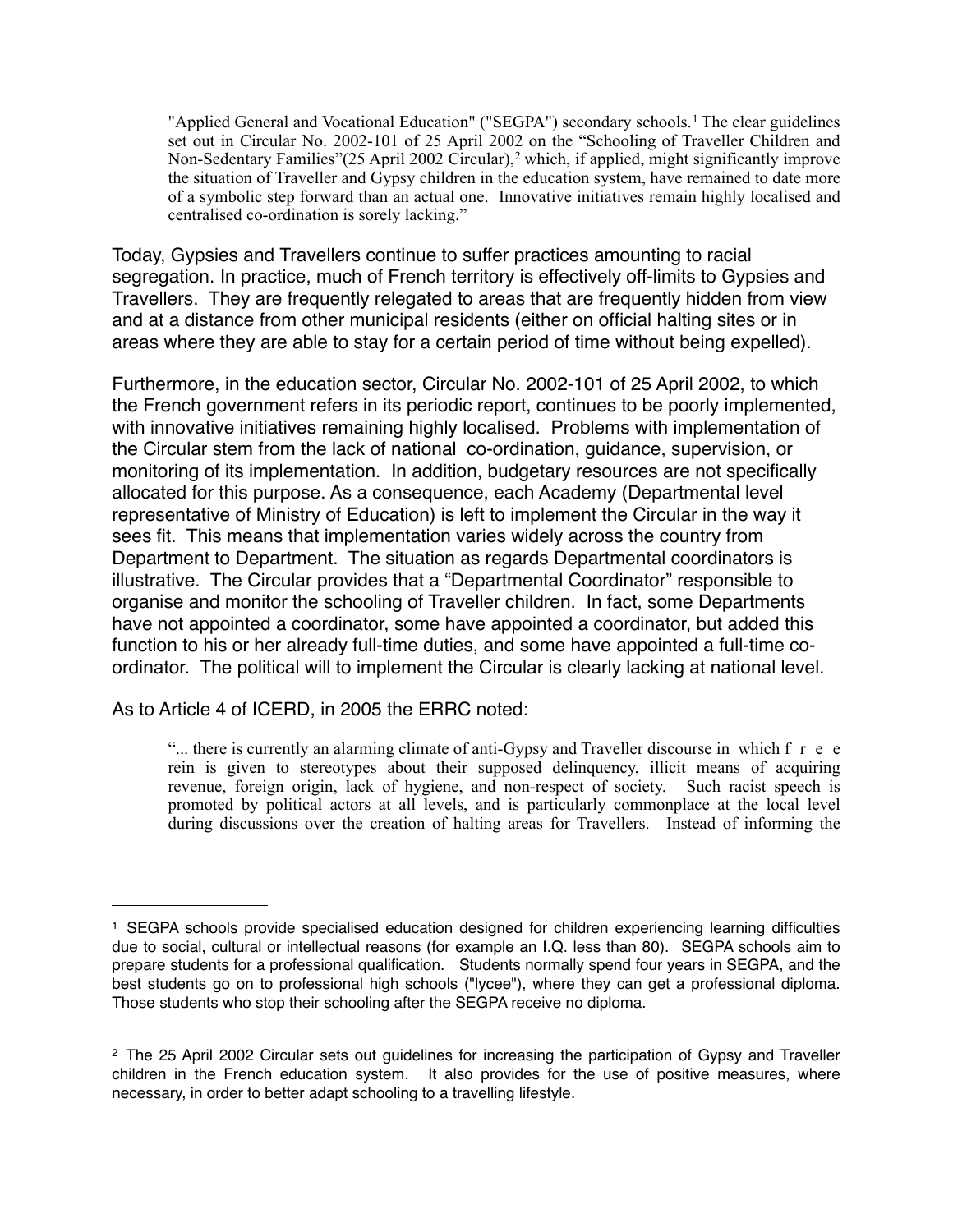population about the legitimate rights of Travellers and Gypsies  $-$  secured under French law<sup>3</sup>  $-$  to stop in their town, mayors and local councillors garner political capital by inciting the population against "invasions" of Travellers and Gypsies into their towns and the risks to security, public order and health that they pose. A case that attracted a certain amount of media attention involved racist remarks made by the former Prefect of Vaucluse, Mr. Paul Girot de Langlade, in October 2002 at a public meeting with other elected officials in his Department[.4](#page-3-1) The violent turn that the anti-Gypsy hate speech has taken is also well illustrated by a tract distributed by a group calling itself the "Front for the Liberation of Provence" that calls on the population to take up arms and "exterminate" Gypsies.<sup>[5"](#page-3-2)</sup>

There continue to be frequent and open expressions of racial hatred by prominent political personalities, certain media, as well as ordinary citizens. At the time of writing this briefing note, the situation in France has become explosive due to a public statement issued by the President of the Republic, NIcolas Sarkozy, at a meeting of the French Council of Ministers on 21 July 2010. Criticizing "events of an extreme seriousness" that occurred over the previous days<sup>6</sup> and noting the government's merciless fight against criminality, the President stated that:

"The events that took place in Loir-et-Che[r7](#page-3-4) highlight the problems posed by the behaviour of some amongst Travellers and Roma. I will hold a meeting on this

<span id="page-3-2"></span>5 This tract placed in mailboxes in the Southern French region of Provence Alpes-Côte d'Azur states: "Sick of the Gypsies, who steal our cars, rob our houses and destroy our environment? And our politicians, what are they doing? They couldn't give a damn about all of this – all that interests them is to win the next regional elections. So, let's solve the problem ourselves, since they are not able to. Take up arms and exterminate this vermin up to the last of them – no pity – men, women, children and babies."

<span id="page-3-4"></span>7 A French Department.

<span id="page-3-0"></span><sup>3</sup> In particular Law no. 2000-614 of 5 July 2000 relating to the Welcome and Housing of Travellers ("Besson Law"), as amended by subsequent legislation.

<span id="page-3-1"></span><sup>4</sup> Mr. Paul Girot de Langlade reportedly stated: "You can ask my former colleagues... I have no particular tenderness for those people. They live at our expense; from pillage too, everyone knows it. When they invade a piece of land, believe me, I am always ready to use all means to expel them. But there is a law that imposes a halting area in each commune of more than 5000 residents, and it is necessary to respect it.... Don't worry, I know how to behave with respect to this subject. We already found people with eight bank accounts in Luxembourg. Some drive in Mercedes that I myself couldn't afford. I know what you are thinking -- it irritates me as well."

<span id="page-3-3"></span><sup>&</sup>lt;sup>6</sup> The President was referring in particular to two incidents. The first took place in the Department of Loiret-Cher. After a Traveller was killed by a gendarme, reportedly for forcing a blockade set up on the street, a group of Travellers reportedly attacked the gendarmery station of Saint-Aignan with iron bars and axes, causing damage to trees and property surrounding the station (the station itself was protected by a large number of gendarmes). The incident is currently under judicial investigation. The second incident was sparked by the killing of a 27-year-old North African man in Grenoble, reportedly fleeing from the police after allegedly participating in a robbery of a casino. Following this incident, youth rioted in Grenoble, reportedly destroying property with iron bars and baseball bats and burning dozens of cars.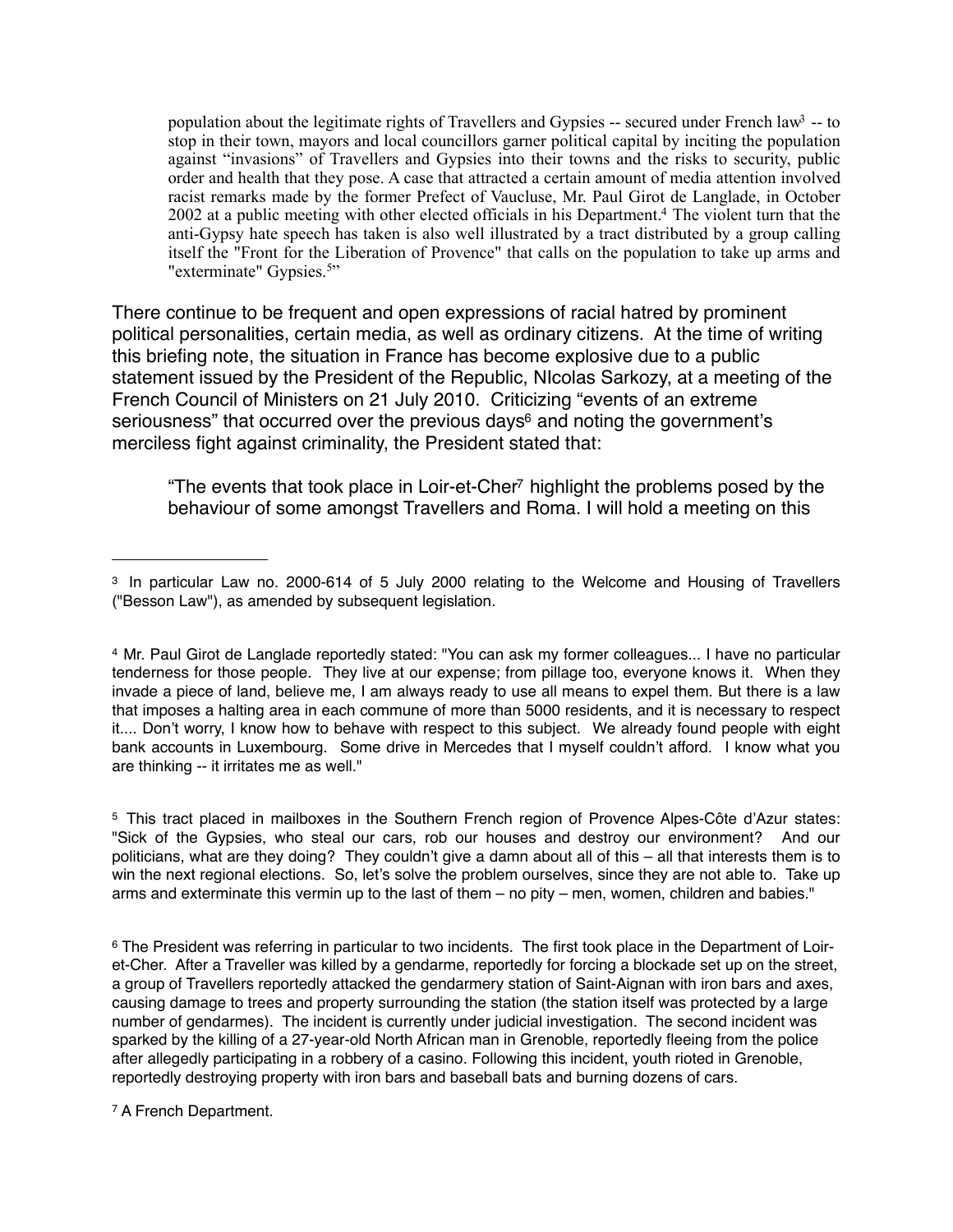subject on the 28 of July. This meeting will assess the situation in all French Departments and decide about evictions of situations of irregular camping.["8](#page-4-0)

There have been strong reactions to this racist statement that draws a link between all Travellers and Roma and a particular incident in Loir-et-Cher and, threatens the eviction of Travellers across the country in a situation that results from widespread discrimination (the housing situation of Travellers and Gypsies will be dealt with later in this briefing paper).<sup>9</sup> The holding of a meeting at the French presidential building (Elysée) on the "problems" posed by Gypsies is the first of its kind in France since France's liberation at the end of World War II[.10](#page-4-2) Such statements have a disastrous impact on public opinion about Travellers and Gypsies and serve to fuel and justify widespread discrimination by state and non-state actors.

As to Article 5(a) of ICERD, in 2005 the ERRC noted:

 Travellers and Gypsies experience discriminatory treatment by judicial authorities. They are regularly kept in pre-trial detention during the investigation and trial, and are reportedly remanded into pre-trial custody more often than non-Gypsies. There are widespread allegations that criminal sentencing results in disproportionately longer sentences for Gypsies than non- Gypsies. When Gypsies and Travellers are victims of a crime, this situation is reversed, with police often not treating their complaints seriously. In addition, Gypsies' and Travellers' right to a fair trial, including an adversarial procedure, is frequently infringed through the use of a so-called "request procedure" in instances of their eviction from sites on which they halt.

This area has also not evolved positively since the ERRC's 2005 report. In fact, there is a negative evolution affecting Gypsies' and Travellers right to a fair judicial procedure. A provision in a Law passed in March 2007[11](#page-4-3) altered the procedure by which local authorities could forcibly evict Travellers and Gypsies for illegal halting. This law replaced the fast-track judicial referee procedure<sup>[12](#page-4-4)</sup> with a non-adversarial and nonjudicial one. This new legal provision empowers the Prefect to order the Gypsies and

<span id="page-4-3"></span>11 Law relating to the simplification of Law.

<span id="page-4-0"></span><sup>8</sup> *Unofficial translation from french. Original text:* "Les événements survenus dans le Loir-et-Cher soulignent les problèmes que posent les comportements de certains parmi les gens du voyage et les Roms. Je tiendrai une réunion à ce sujet le 28 juillet. Cette réunion fera le point de la situation de tous les départements et décidera les expulsions de tous les campements en situation irrégulière."

<span id="page-4-1"></span><sup>9</sup> Attached in Annex a press release by about this statement by different Traveller and Gypsy Associations.

<span id="page-4-2"></span><sup>&</sup>lt;sup>10</sup> Attached in Annex a "statement of peace" by a collective of Gypsy associations in response to this meeting.

<span id="page-4-4"></span><sup>&</sup>lt;sup>12</sup> A fast-track procedure based on the urgency of the matter before the Court.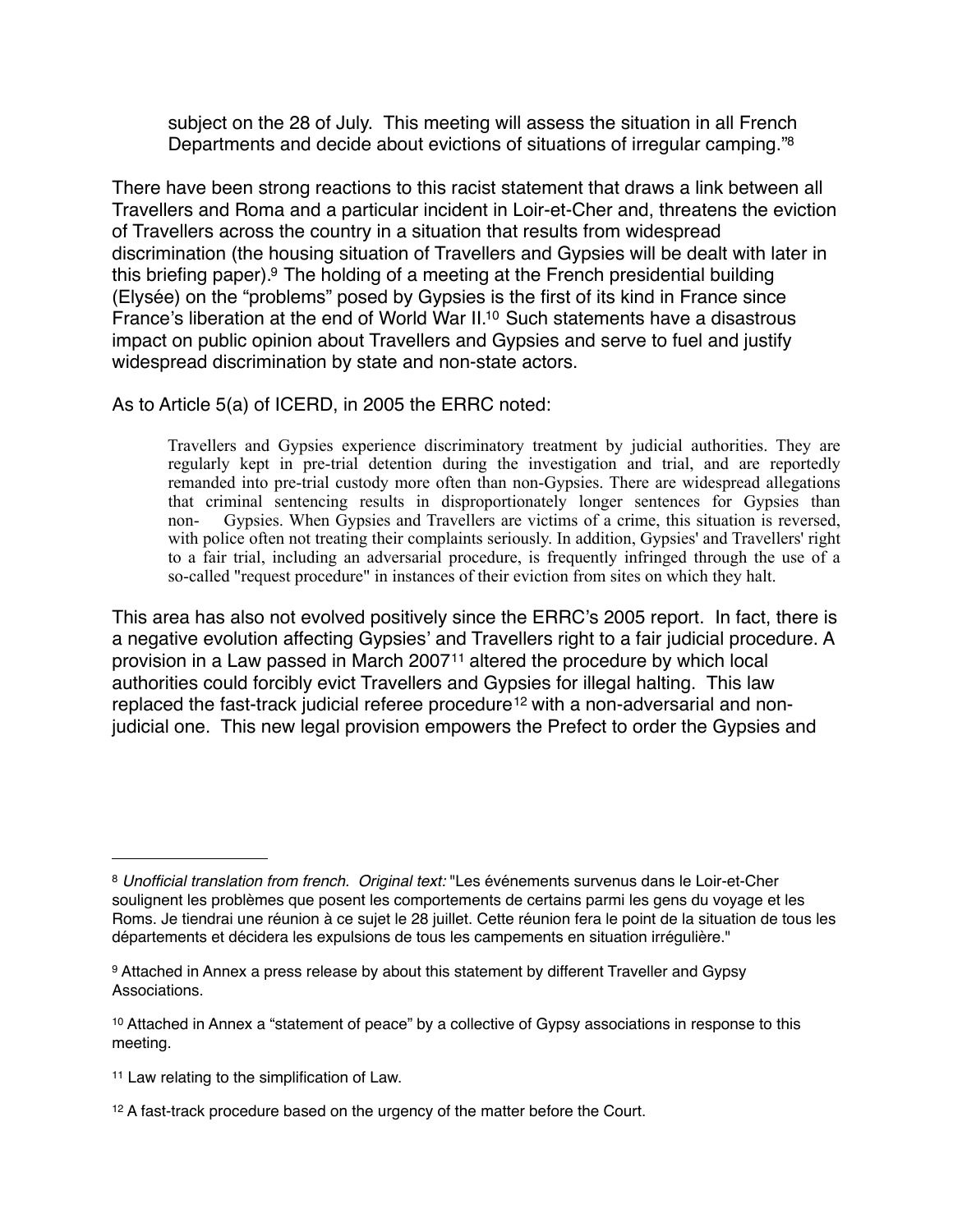Travellers occupying land to leave within a specified time limit, as long as this delay is not less than 24 hours. After this time limit expires they may be forcibly expelled.<sup>[13](#page-5-0)</sup>

As to Article 5(b) of ICERD, in 2005 the ERRC noted:

 "...Gypsies and Travellers in France suffered discriminatory and abusive conduct by law enforcement officials, in violation of "the right to security of person and protection by the State against violence or bodily harm" protected under the Convention. Abusive police raids are a regular feature of life for French Travellers and Gypsies. Police characteristically arrive in large numbers, wearing combat gear and brandishing weapons. Forced evictions occur systematically, in violation of France's international law obligations,[14](#page-5-1) and regularly take the form of abusive raids. In addition, when police carry out searches, checks or arrests involving a Gypsy or Traveller, they often systematically target all of the occupants of a given site, rather than just the individual suspect. Police abuse during these raids frequently includes insults (including racist remarks), degrading treatment and damage to property. It sometimes also includes the use of weapons in a threatening manner and physical ill-treatment of individuals."

Abusive and discriminatory conduct by police continues to be a serious and everyday problem affecting Gypsies and Travellers. We are unaware of any steps having been taken to address this problem. In fact, this issue is yet to be recognized as a problem by the Ministry of Interior.

As to Article 5(d) of ICERD, in 2005 the ERRC noted:

 "...the application of the regulations requiring circulation documents is problematic. In fact, those persons without a fixed domicile or residence who live in vehicles, trailers, or other mobile shelters (in large part Gypsies and Travellers) are obliged to have in their possession special circulation documents (in March 2002, a total of 156,282 persons held such documents). There are various categories of circulation documents, each implying different levels of police control. Those persons unable to provide proof of their professional activities and regular revenue are required to present their circulation documents (circulation cards) at the police station or gendarmery for validation every three months (in March 2002, 70,484 persons). Persons caught without circulation documents or who fail to present them for validation may be subject to penal sanctions, including fines and imprisonment."

In its periodic report to CERD the French government notes that at the initiative of the Ministry of Housing, reflection on this matter is taking place at inter-ministerial level.<sup>15</sup> While it is important that reflection is taking place, it should be highlighted that there is to date no indication that this reflection will lead to the elimination of these documents that target Gypsies and Travellers for discriminatory treatment. Traveller, Gypsy as well as other organizations have been raising concerns over circulation documents for many

<span id="page-5-2"></span>15 At paragraph 98.

<span id="page-5-0"></span><sup>13</sup> See article 9 Besson Law, Consolidated version 28 December 2007. Available at: http:// www.legifrance.gouv.fr/

affichTexteArticle.do;jsessionid=89B988EFE1BE65DCDB909D9AF2E4871B.tpdjo04v\_3? cidTexte=JORFTEXT000000583573&idArticle=LEGIARTI000017853237&dateTexte=20090629&categori eLien=id.

<span id="page-5-1"></span><sup>14</sup> In particular Article 11 of the International Covenant on Economic, Social and Cultural Rights.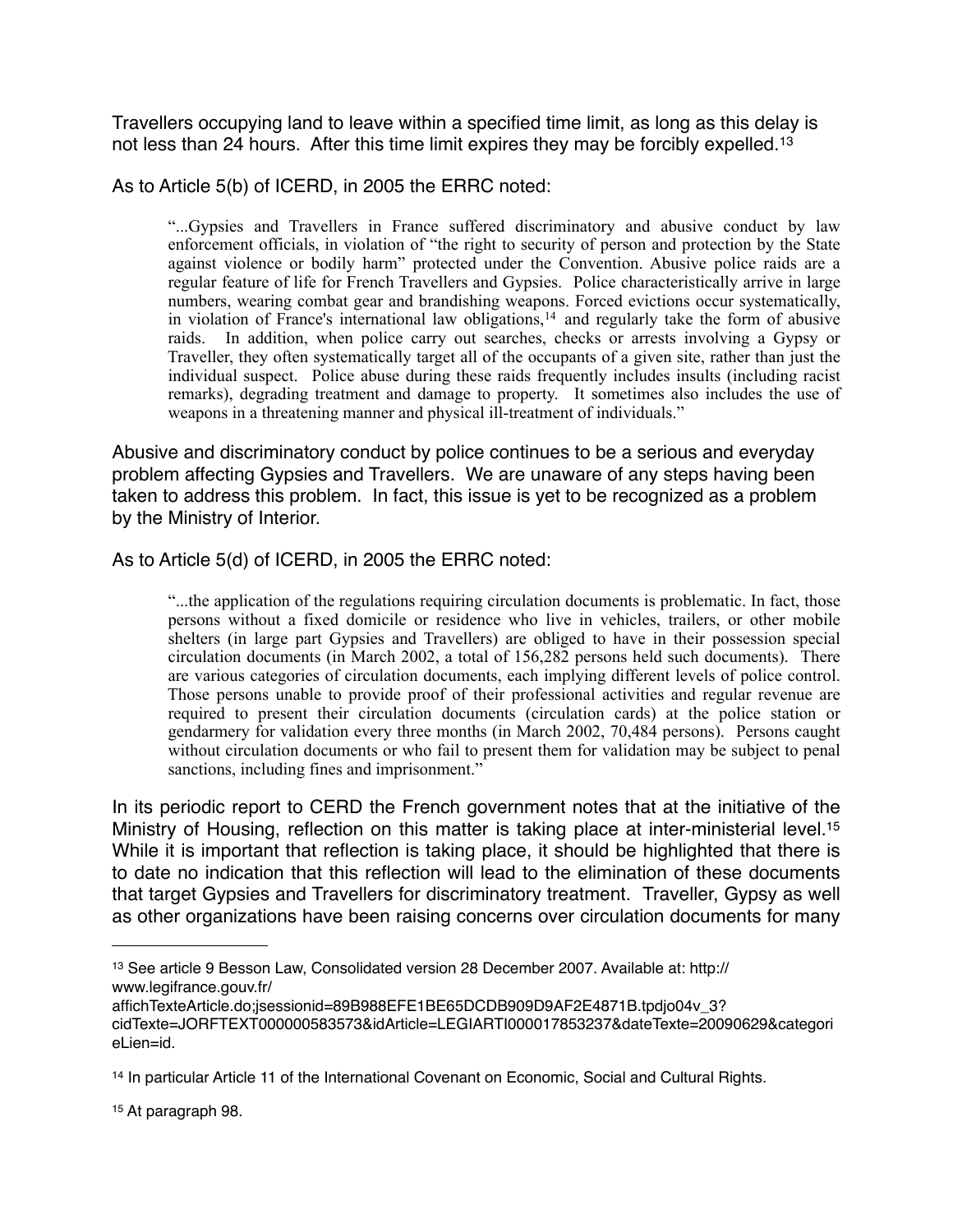years. At various times, "reflection" has taken place. This has yet to lead to a concrete legislative proposal to eliminate these documents or the discriminatory system of validation that they require for certain categories of Travellers and Gypsies.

As to Article 5 (c) of ICERD, in 2005 the ERRC noted:

 "...those persons with circulation documents may only exercise their right to vote after a *three year period* of "attachment" to a selected municipality. Other French citizens are able to vote after a *six month* period of residence in a given municipality. Special arrangements are made for homeless persons who do not live in "vehicles, trailers or other mobile shelters" allowing them to vote after a *six month* period of links with a given municipality as well. Additionally, French Travellers and Gypsies experience arbitrary limitations on participation in public life. The number of travelling persons "attached" to a municipality cannot exceed (except in certain non-standard situations) 3% of the town's population. As they are required to vote in their municipality of attachment, this means that the many Travellers and Gypsies who hold circulation documents may have considerable difficulties in electing a representative to defend their interests, as they can never constitute more than 3% of enfranchised persons. Furthermore, Gypsies and Travellers are excluded from other forms of political participation. Public officials often do not consult them directly, even when the issues at the forefront of public debate concern Travellers and Gypsies directly. Instead they generally turn to "intermediaries" whom they believe know and understand "the Gypsies". When consultative institutions are established in order to present a facade of consultation (such as the Departmental Consultative Commissions for Travellers established in each French Department), Travellers and Gypsies are in all or nearly all cases a small minority on these Commissions and their voice generally carries little weight."

This discriminatory situation with respect to the right to vote persists despite its openly discriminatory nature. We are unaware of any political debate relating to amending the relevant laws. Furthermore, the exclusion of Travellers and Gypsies from other forms of political participation continues to be a serious problem.

In the periodic report to CERD submitted in 2009, the French government discusses the National Consultative Commission for Travellers that was re-established by decree on 24 November 2003 (the previous Commission had ceased to function). It is a composed of a total of 40 members consisting of: 10 public servants representing different Ministries; 10 elected officials; 10 "qualified persons nominated by the responsible government Ministry (in practice mostly members of non-governmental organisations that work with Travellers); and 10 Travellers nominated by the responsible government Ministry. These figures make clear the minority voice that Travellers and Gypsies hold within this Commission. The Commission had not met since April 2008, however has recently been re-established. In the previous Commission, the voices of Gypsy and Traveller representatives were not listened to sufficiently. The agenda was set by the Commission head, ignoring the requests of Travellers and Gypsies to move towards the implementation of changes rather than renewed analysis of problems. In addition, as head of this Commission, Senator Herisson promoted the legal amendment making it possible to expel Travellers by administrative decision rather than judicial procedure Law of March 2007, discussed above under Article 5a). The Departmental Consultative Commissions referred to in the Government's 2009 periodic report<sup>16</sup> to

<span id="page-6-0"></span><sup>16</sup> At paragraph 107.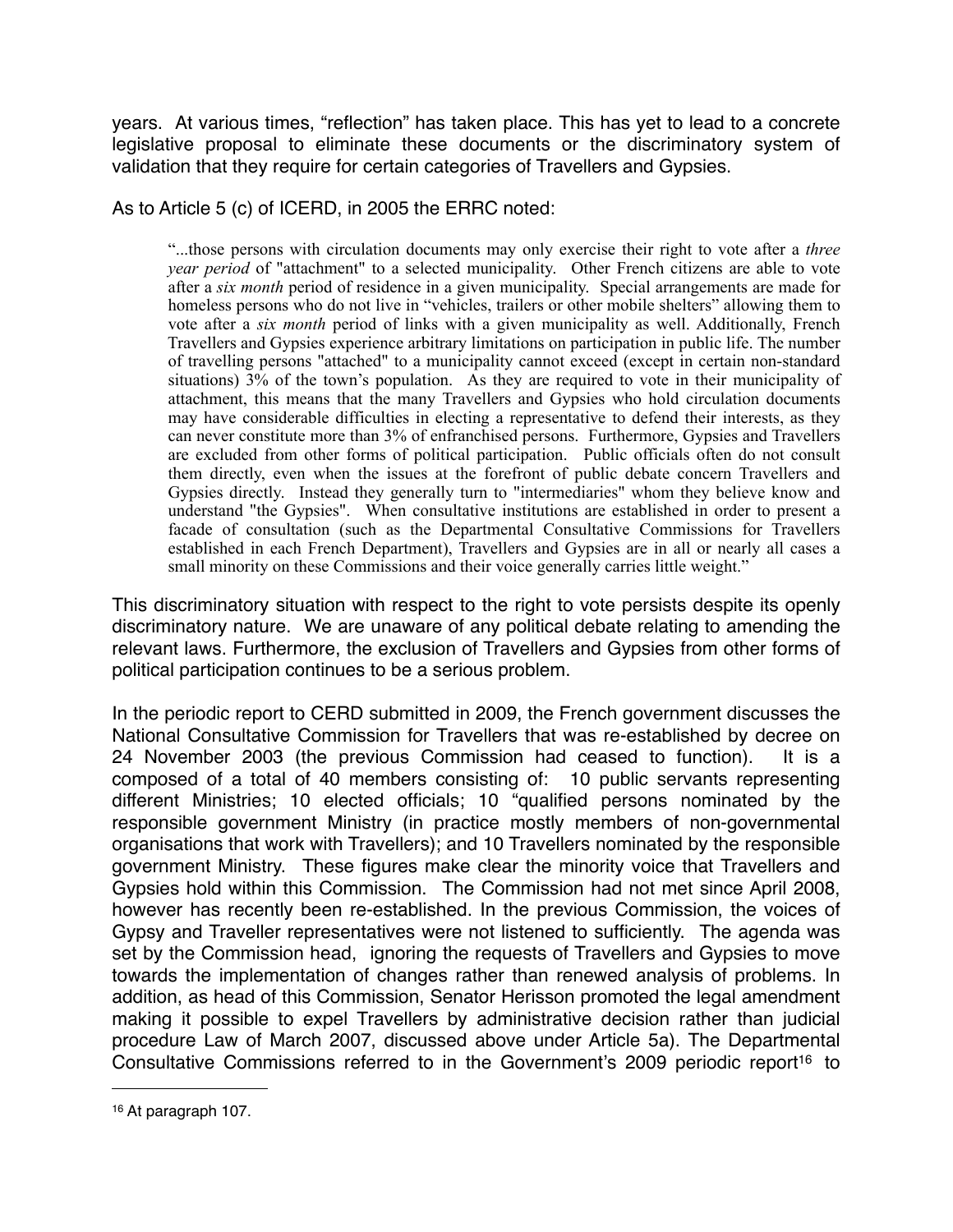CERD involve a similar problem of representation. In practice Travellers and Gypsies hold 2 or 3 places at most, out of a total of 22 on these Commissions. Their minority voice tends not to carry much weight on the Commissions.

As to Article 5(e)(iii) of ICERD, in 2005 the ERRC noted:

 "...most of French territory is legally off-limits to Gypsies and Travellers. Provisions in a number of recently adopted laws effectively outlaw Gypsies residing in caravans from stopping on most of French territory. At issue are especially Article 9 of Law no. 2000-614 of 5 July 2000 relating to the Welcome and Housing of Travellers ("Besson Law"); the Law of 18 March 2003 for Interior Security ("Security Law"); and Law no. 2003-210 of 1 August 2003 on the Orientation and Planning of Municipalities and Urban Renovation ("Borloo Law").

 Under the Besson Law, municipalities with more than 5000 inhabitants are obliged to establish a "halting area" (aire d'acceuil) for Travellers to temporarily reside. On the whole, municipalities have not created such halting areas. It is generally agreed that there has been no noticeable increase in halting areas since the Besson Law was adopted in July 2000. Current estimates put the number of existing halting areas at around 6000, of the 35,000 that are the minimum believed to be required. Of the 6000 existing places, less than half meet the legal requirements pertaining to infrastructure provision (that such sites include adequate electricity, water, toilets, showers and other basic amenities) and environmental adequacy (that sites be located in areas appropriate for human residence – in urban areas or nearby, and not near environmental health hazards or segregated from the rest of the population).

 The Security Law, adopted by France in March of 2003, includes a provision -- at Article 53 - penalising Gypsies and Travellers who exercise a fundamental aspect of their culture: travel. This Article makes it a criminal act to park in a group with the aim of constituting a residence, even temporarily:

- On land owned by a municipality that has conformed to its obligations under the Departmental Plan developed in accord with the Besson Law;
- On land owned by a municipality that is not included in the Departmental Plan (thus the majority of towns with less than 5000 residents and those with more than 5000 that are not included in the Plan);
- Or on any other land (private, State, Regional, Departmental) without being able to produce proof of permission to do so, or of the permission granted to the person holding the right for use of the land.

 Penalties for the above infractions are severe: six months imprisonment, a fine of 3750 Euros and the suspension of a person's drivers license for a period up to three years.<sup>17</sup> In addition, any vehicles used to carry out the act of illegal stopping (as is generally the case for Gypsies who tow their mobile homes with vehicles) can be seized and confiscated, unless the vehicles themselves constitute the person's home.

 The Borloo Law makes a list of twenty-eight French cities with less than 20,000 inhabitants completely off-limits for temporary halting areas for Gypsies and Travellers. Many of these large French cities are, evidently, cities in which many generations of Gypsies and Travellers have always resided, and where they have family, social and professional ties.

<span id="page-7-0"></span><sup>17</sup> Article 53(1) and Article 53(2), Security Law.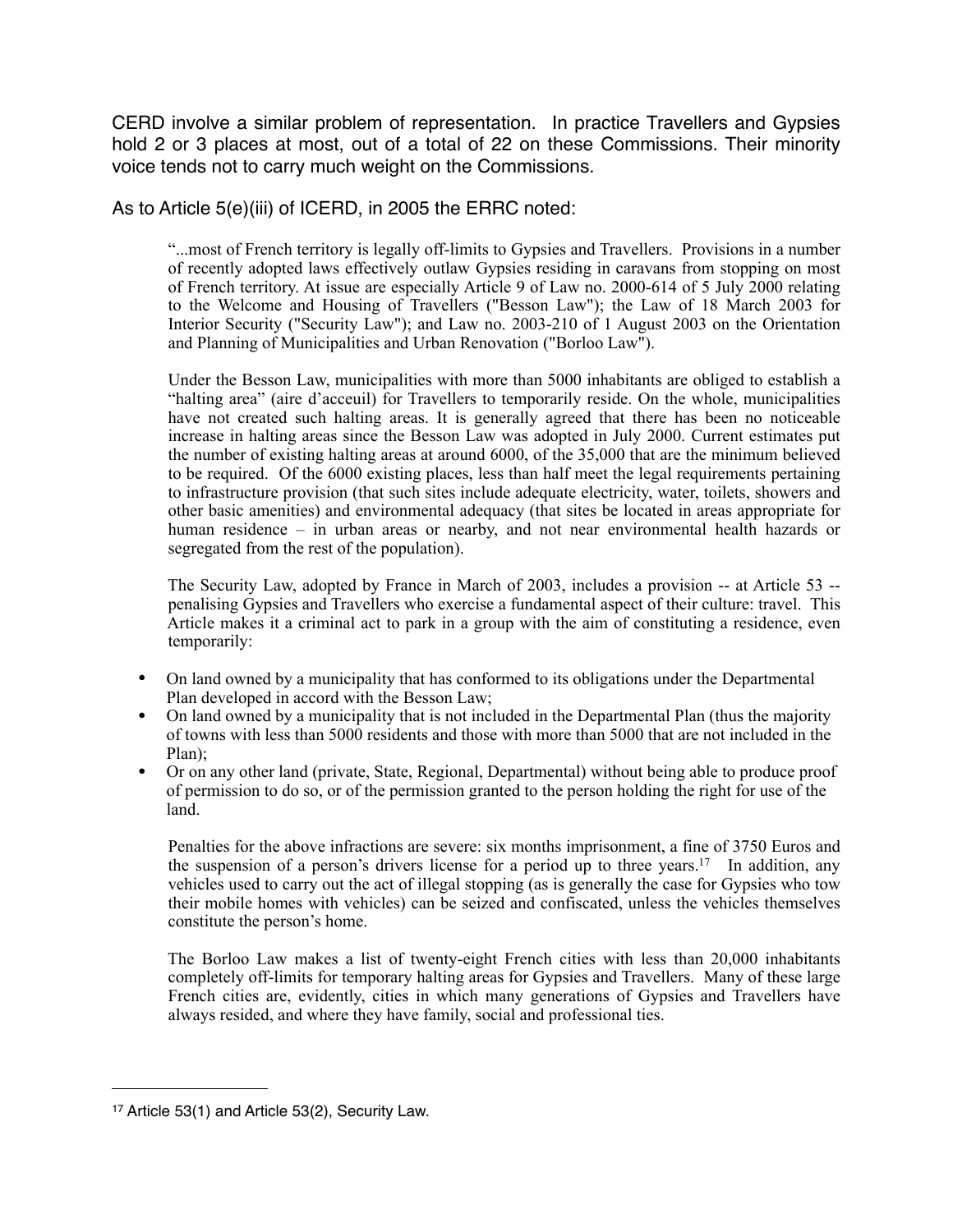Existing halting areas for the most part do not meet basic standards of decency. They generally are characterised by one or more of the following:

#### *Segregation*

 Halting areas are consistently segregated from the rest of the local population. They are generally situated as far away as possible from residential areas and at very limit of municipalities – as close as possible to neighbouring municipalities. Some of the older sites are cut off from their surroundings via high concrete walls, which for many Gypsies, recall World War II-era detention camps. Some of the more recent sites are surrounded by mud embankments high enough to ensure that the caravans are not visible from outside of the halting area.

### *Unhealthy and Polluted Environments*

 Halting sites are frequently located in areas presenting significant environmental hazards posing serious risks to their health. They are systematically located near garbage dumps; waste treatment plants; high-risk or polluting factories; freeways or railroad tracks, with high tension wires frequently overhead.

### *Lack of Basic Infrastructure*

 Although water and electricity are generally available on official sites, hot showers and toilets are consistently too few for the number of residents. On some sites, facilities are also extremely dirty and in a state of disrepair.

#### *Surveillance and Control*

 Sites in which there is a turnover of residents are subject to intense surveillance. There is generally a metal bar blocking access to the site and in order to stay residents must check in with the manager and provide proof of their identity. On some older sites, the manager's building is like a tower overlooking the site, and in some halting areas there are even surveillance cameras. Many of the older stopping areas have adopted a style of management that closely resembles policing. For example, near Rennes and Nantes are a series of small sites that are managed by the municipal police – the police open and close the gate for residents.

 Very few municipalities are currently putting forward proposals for developing new halting areas on their municipalities, despite their obligations under the Besson Law. The few proposals being submitted indicate an intention to perpetuate the inadequate conditions of existing halting areas.

 Moreover, those Travellers and Gypsies who seek to buy property frequently encounter considerable difficulties, particularly due to "pre-emptions" of their purchase by local officials - interventions which block the purchase transaction. They also continue to live with the threat of eviction due to the considerable number of French laws and regulations that severely limit the territory on which caravans can legally remain, even on private land, or impose arbitrary restrictions on land use. Furthermore, Gypsies and Travellers throughout the country who live on their property are often denied water, electricity and sewage, even when there are critically ill individuals and children living on the site.

 Some of the poorest and most marginalised Gypsies and Travellers have lived for decades in slum-like conditions in areas they have been "tolerated" by officials. Hidden from the rest of the population and totally lacking in basic infrastructure (such as water, electricity and sewage removal), these are frequently exposed to severe environmental hazards as a result of proximity to garbage dumps, waste treatment plants, and high-risk polluting factories. Entering these neighbourhoods, one has the impression of going from the first world to a third world slum in the space of a few minutes.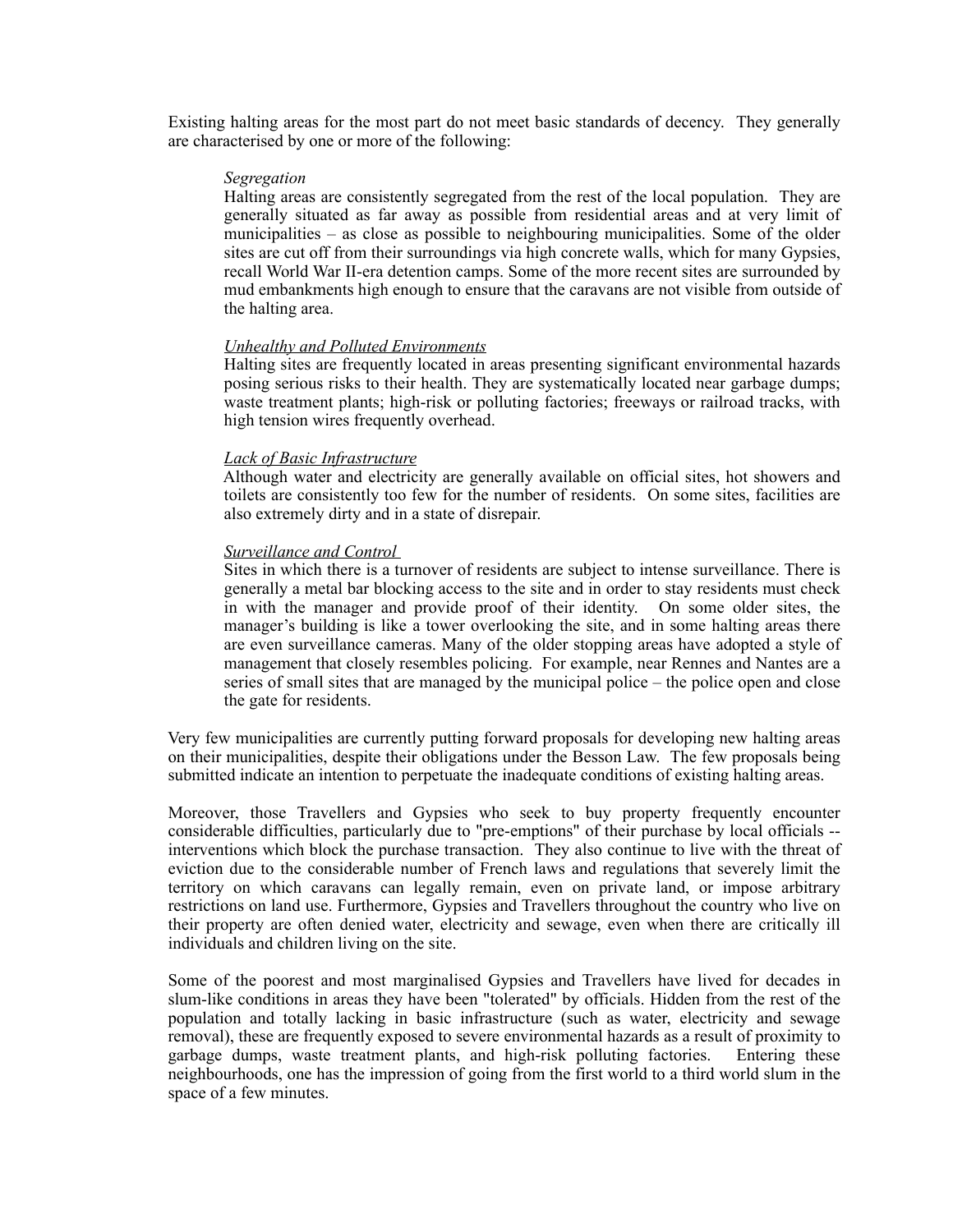Patterns of discrimination and segregation of Gypsies and Travellers are also widespread when it comes to the rental of social housing intended for those with low income (so-called "HLM"), despite national legislation explicitly forbidding such discrimination."

By the end of 2008, 8 and half years from the time the Besson Law of July 2000 was adopted, approximately 42% of municipalities had met their obligations to establish halting areas. Prefects could legally begin to make use of their powers to seize municipal land to create such sites. We are unaware of any Prefect yet having used these powers. Furthermore, only a minority fully respect basic standards of decency as concerns location, amenities, the site environment and conditions. A majority continue to fall well short of these standards and do not provide conditions that can be classified as decent housing.

A particularly worrying aspect of the implementation of the Besson law is the restriction articulated in Article 9 for Travellers and Gypsies to halt outside of designated areas in municipalities that are considered to have met their obligations under the law[.18](#page-9-0) Together with the penal law sanctions established by the Security Law of 18 March 2003, these restrictions on halting outside of "designated areas" lead to severe violations of the right to housing and freedom of movement. Furthermore, these restrictions upon halting elsewhere are not conditioned upon the living conditions on the halting site. Thus even where the only halting site available provides indecent living conditions - for instance a parking lot with collective, broken down and blocked toilets, showers that only have cold water and blocked sewage, a polluting factory as a neighbour, electric wires above and a high speed train a few metres away - this is where Travellers and Gypsies are legally obliged to reside[.19](#page-9-1) The situation is worsened by the March 2007 legal provision permitting the expulsion of families for "illegal halting" based on a non-adversarial administrative procedure ordered by the Prefect with near immediate effect (a forcible expulsion may be executed after 24 hours).

Families already experience the negative effects of these restrictions. Many Travellers fear that when municipalities across the country fulfill their obligations under the Besson Law, this will in fact mean the end of the travelling lifestyle - due to the poor conditions of residence on sites, difficulties finding open spaces on halting areas and restrictions on halting in other parts of French territory. Travellers also note that the planned

<span id="page-9-0"></span><sup>&</sup>lt;sup>18</sup> "...we should not forget that the Besson Law was primary drafted in order to give to municipalities strengthened police means against the Gypsies. The primary fear expressed by Travellers concerning this Law is sure enough the end of travel: ʻWill they forbid us from going to all of the small towns?' is one of their recurrent questions along with those about the qualitative control that will be carried out on future halting areas, or again the legal obligation for sites to have guards." Monnin, Luc. "Enfin réaliser l'habiter? Quelles solutions pour loger les gens du voyage après les lois Besson et SRU de 2000?" L'habitat saisi par le droit. Les virtualités de la loi Besson du 5 juillet 2000. Etudes tsiganes, Volume 15, Deuxième semestre 2001, p. 135.

<span id="page-9-1"></span><sup>19</sup>Unless they are stopped on land which they own or are stopped on a piece of land for which special permission has been granted for the stay of mobile homes, either for camping (Article L433-1 of the Urbanism Code) or as the permanent housing of their users (Article L 433-3 of the Urbanism Code)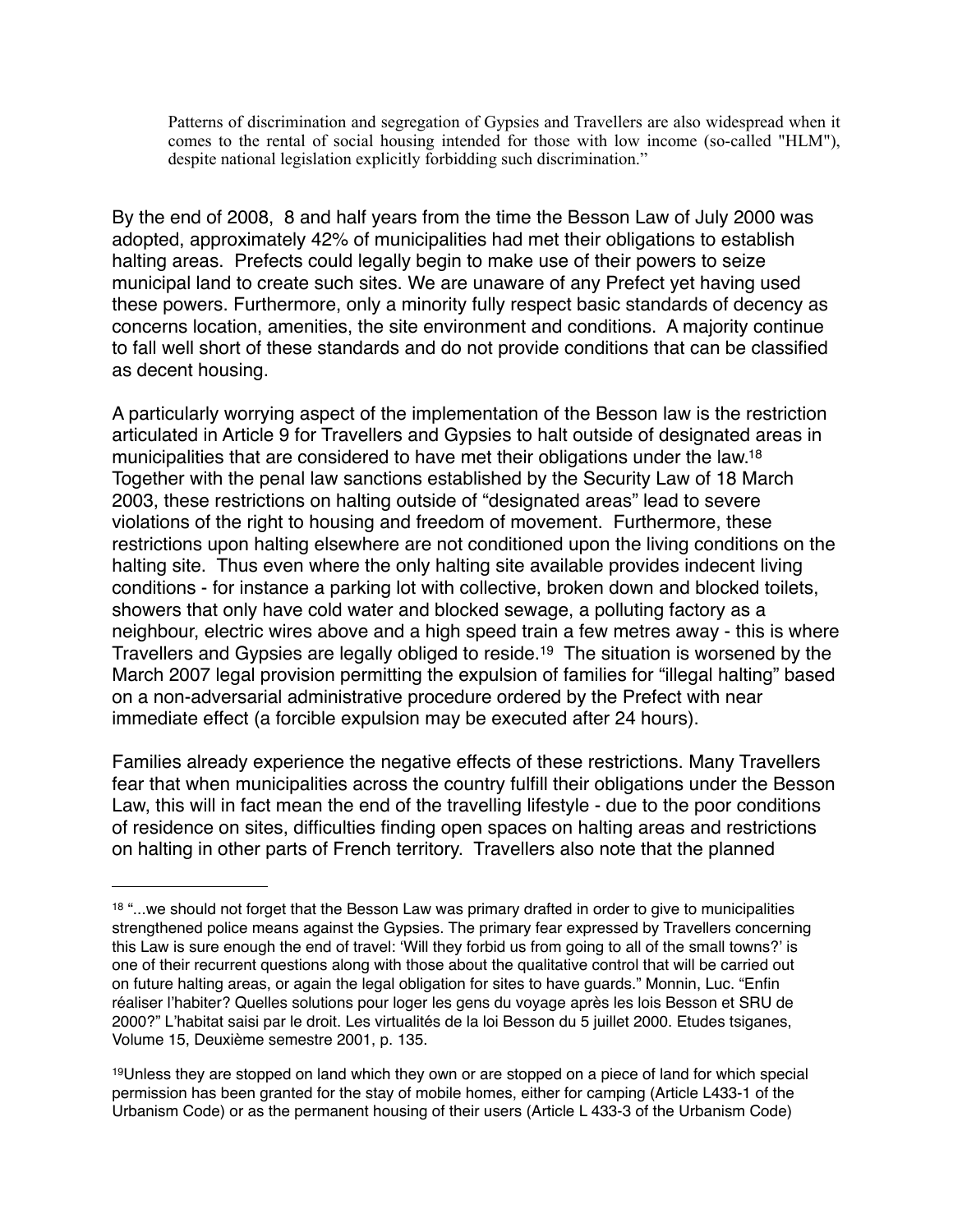numbers of halting spaces are too low and will fall short of needs. In the territory of municipalities that have established halting areas, police are extremely active in evicting families that halt elsewhere in their caravans. Furthermore Travellers report fines for increasing amounts for ʻillegal halting'. In many areas municipalities have grouped together into inter-communal cooperatives, as permitted by the Besson Law<sup>[20](#page-10-0)</sup> in order to together establish a halting site. Municipalities may therefore fulfill their obligations under the Besson Law by contributing to the financing of a halting site on another municipality. In these cases families are forbidden from halting on the territory of all of the municipalities that have participated in the establishment of the halting area. These restrictions apply regardless of the needs of Traveller and Gypsy families, who may in fact need to halt in a particular area for various reasons: work, visit to family members, proximity to a hospital, schooling of children, religious ceremony, a marriage, funeral, etc. On many halting areas, families in fact stay for extended periods of time, as the halting area has de facto become the only place for families to reside in their caravans. This means that families of Travellers and Gypsies requiring places for short-term residence cannot find a legal place to halt in the area.

In some municipalities, mayors abuse the Law by creating the designated halting area at the location where a group of Travellers already resided. In others, they have told Travellers living on private land that they own to leave the municipality or go to the halting site. In the minds of many local officials - halting areas are the ʻonly' place Gypsies and Travellers are allowed to stay in the municipality.

The negative aspects of the Besson Law are very much related to the dominant position given to ʻhalting areas' in discourse and policy relating to the housing of Travellers and Gypsies as *the* response for Travellers and Gypsies. When the primary focus of national policy is on ʻdesignated areas', this fails to address the fundamental issue of the place of Travellers and Gypsies in French society and French territory and, in fact, relegates Travellers to limited parts of French territory. It also fails to address the varied needs and lifestyles amongst Travellers and Gypsies. Equal treatment implies that, as other citizens, they should have a full place within mainstream housing policy and urban planning and be able to reside in different parts of French territory, in different ways.

In reality, Travellers and Gypsies have varied housing needs, depending on each family's lifestyle, needs, obligations and choices. French national policy targeting Travellers is lacking other responses that are badly needed in order to improve the housing situation of Travellers and Gypsies. An array of other options therefore need to complement the Besson Law in order for Travellers and Gypsies to be treated equally in the housing sector and in a manner that respects their culture and way of life. We are pleased to note that in its 2009 periodic report to CERD, the French government recognizes that halting areas do not constitute an appropriate response to Travellers and Gypsies' varied housing needs and that reflection is underway about different

<span id="page-10-0"></span><sup>20</sup> Amended version of Besson law as modified by Law No. 2007-1822 of 24 December 2007, article 138.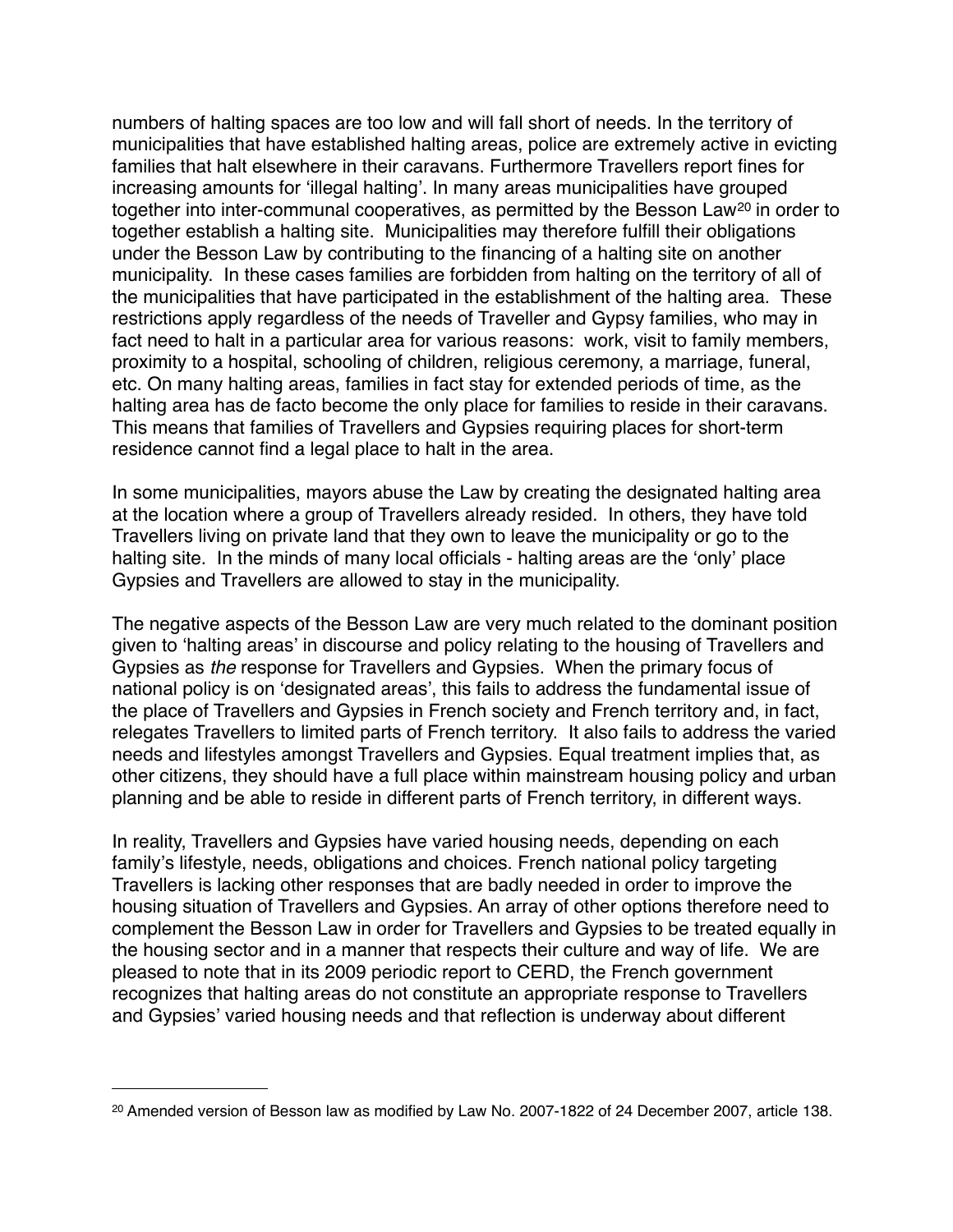responses[.21](#page-11-0) We hope that this reflection will soon lead to concrete policies and measures.

Gypsies and Travellers continue to encounter considerable difficulties in buying land. "Pre-emptions" of the purchase by local officials, thereby blocking the purchase transaction are today quasi-systematic as soon as the officials realize that the buyers are Gypsies or Travellers. Once they do succeed in buying land, thousands of families continue to live with the threat of eviction due to the variety of French laws and regulations that severely limit the territory on which caravans may remain legally, even on private land, or impose arbitrary restrictions on land use. Such expulsions have become more frequent as compared to 2005, with no exchange possibility offered to those expelled.

In addition to the threat of eviction, tens of thousands of Travellers and Gypsies continue to be denied water and/or electricity while living on their own property. Once again, this is an area that has worsened since 2005, with near systematic refusals by mayors to authorize connections. We are unaware that any consideration has been given by the French government to remedy this widespread problem in accord with standards of equal treatment in the right to housing. In particular, zoning regulations at different levels continue to discriminate against Travellers and Gypsies by not making a place for families to live in caravans in a legal manner on their own private land. A recent occasion for improvement was denied, as residence of Travellers and Gypsies in caravans has recently been excluded from the scope of the "Law on opposable housing" (DALO). More generally, caravans are still not legally recognised as a form of housing, thus excluding Travellers and Gypsies from numerous types of social assistance.

Finally, thousands of families continue to live in slum-like conditions in areas they have been "tolerated" by officials. Patterns of discrimination and segregation in the social housing sector also persist.

As to Article 5(e)(iv) of ICERD, in 2005 the ERRC noted:

 "...hundreds of thousands of Gypsies and Travellers are excluded from a range of different types of social assistance available to French citizens in order to aid them in renting or acquiring housing, due to the non-recognition of caravans as a form of housing. Travellers and Gypsies are also sometimes obliged to turn to a network of parallel institutions catering only to them, in order to benefit from social assistance as State agencies are unable or unwilling to serve them. In addition, Travellers and Gypsies are frequently refused entry to public places, such as nightclubs, bars, stores and restaurants. They are also regularly denied service by insurance companies. Despite existing legislation penalising discrimination in the provision of goods and services, the ERRC is unaware of cases where those refusing services to Travellers and Gypsies have been sanctioned."

<span id="page-11-0"></span><sup>21</sup> At paragraph 101.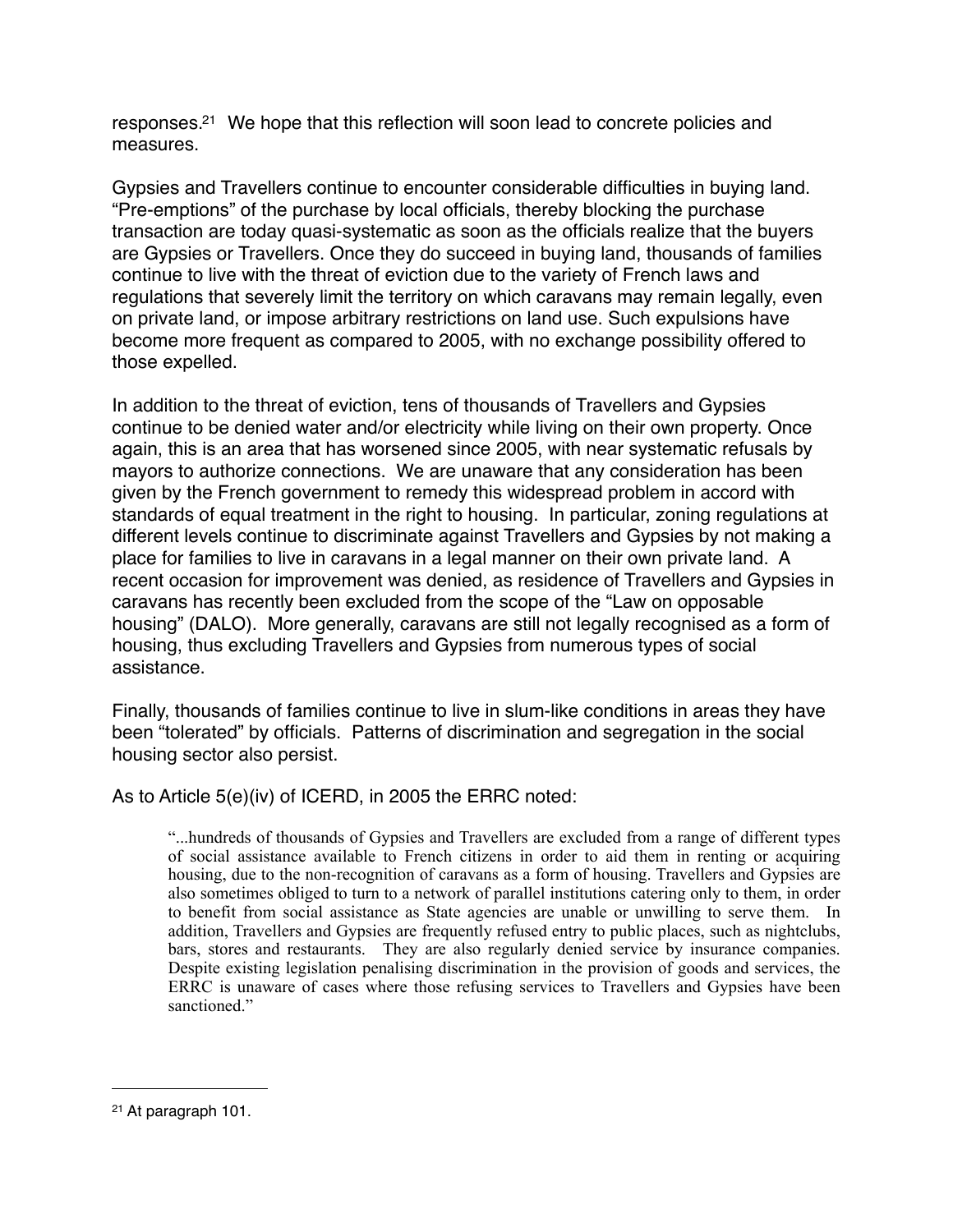Caravans are still not legally recognized as a form of housing thus excluding hundreds of thousands of Gypsies and Travellers from different types of social assistance available to other French citizens in order to aid them in renting or acquiring housing. As mentioned above (under article 5(e)(iii), the "Law on opposable housing" does not include caravans under the scope of ʻopposable housing'. Furthermore, Travellers and Gypsies needs continue to be inadequately met by State agencies providing social assistance. Discrimination also continues in access to public places. Discrimination in the insurance sector has, in fact, become worse, with near systematic refusals by insurance companies to insure Travellers and Gypsies. In addition, Gypsies and Travellers are refused entry to many of the approximately 11 000 camping sites in France. Site owners establish a rule that the sites do not accept "double axel" caravans - which are the larger caravans generally used by Travellers and Gypsies. We are unaware of cases in the last years of refusal of services to Travellers and Gypsies that have been legally sanctioned.

As to Article 5(e)(i) of ICERD, in 2005, the ERRC noted:

 "...many Gypsies and Travellers earn their livelihood through forms of work connected with travel.<sup>[22](#page-12-0)</sup> The laws, policies and actions of local officials that make it increasingly difficult for Gypsies and Travellers to stop their caravans, even temporarily, in many municipalities in France, have a detrimental impact upon their ability to work. Furthermore, over the last decades, the discriminatory effect upon them of regulations concerning various occupations they commonly exercise have made it increasingly difficult for Gypsies and Travellers to earn their living in the manner that they choose. Travellers and Gypsies also experience discrimination in obtaining salaried employment and constitute a particularly favoured workforce for jobs that involve health hazards.

Today, the above problems persist and the situation has worsened due to the economic crisis. Regulations concerning various occupations have not been amended since

<span id="page-12-0"></span> $22$  Primarily work at markets, as door-to-door salespersons and in building and public works, such as electrical work, plumbing, gardening, roofing and other skilled manual labour.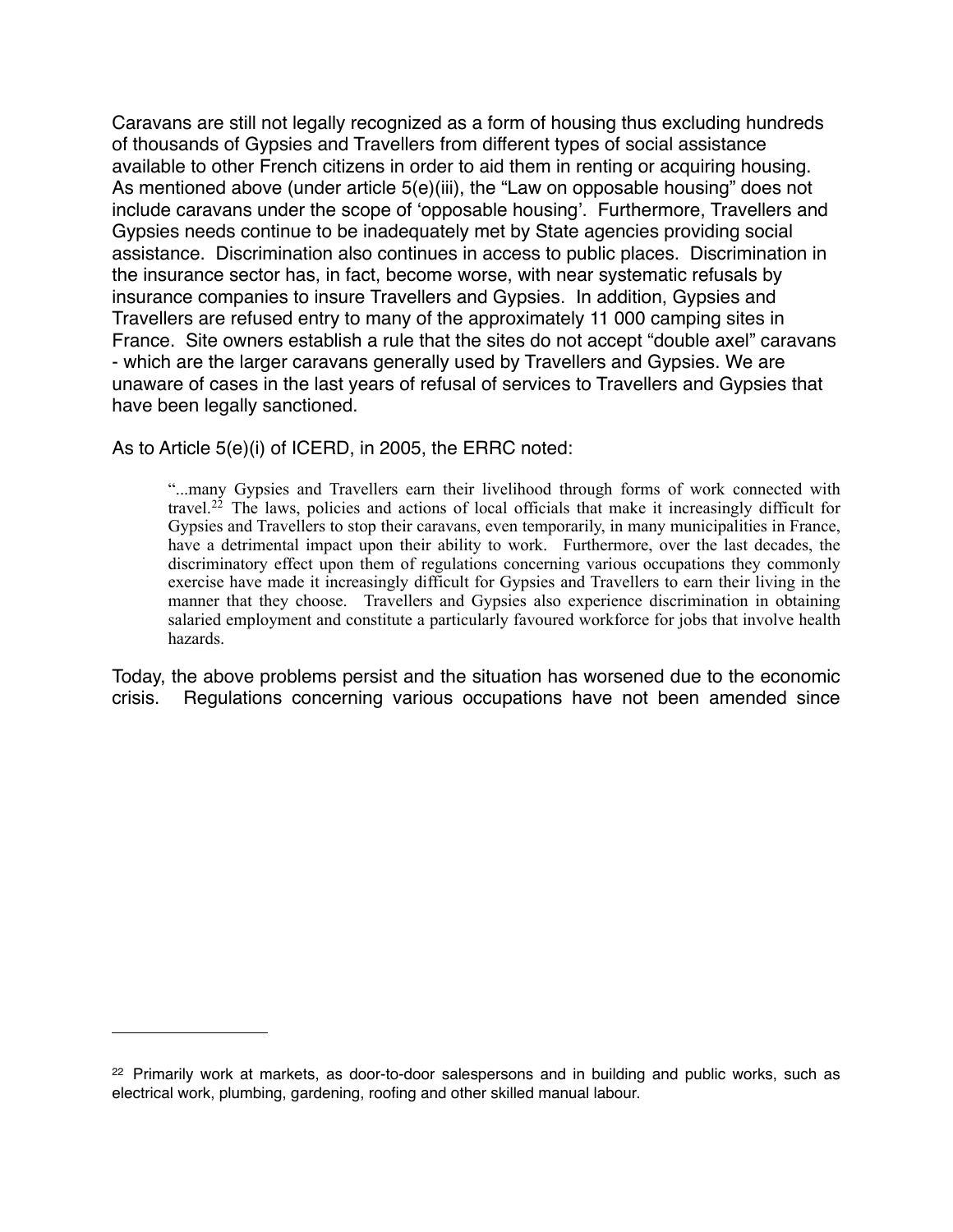2005[23](#page-13-0) and the persistent difficulties for Travellers and Gypsies to halt, even temporarily, in many municipalities, continue to impact negatively on possibilities to work.

As to Article 5(e)(v), in 2005 the ERRC noted:

 "...participation levels of Traveller and Gypsy children are very low, with many children not attending school at all and others dropping out at an early age. A shockingly small number of Gypsy and Traveller children beyond the age of twelve attend schools and only a very small minority complete secondary education. Furthermore, even when they attend school, Gypsies and Travellers often receive a very substandard education, often not even equipping them with basic literacy skills. Regular evictions make it extremely difficult for many Traveller and Gypsy families to send their children to school. Traveller and Gypsy children are also refused admission in schools by mayors or school directors, despite their legal right and obligation to attend school.

The problems described in the education sector persist. The French government has not to date put in place the range of measures needed to guarantee Traveller and Gypsies access to education in a non-discriminatory manner. A positive evolution is that there are less reports of refusals by mayors or school directors to admit Gypsy and

Most Gypsies and Travellers learn these trades through informal apprenticeships with family members or other members of the community, rather than through formal academic channels. Thus, although they possess the requisite professional skills, they do not obtain academic certificates formalising their knowledge. Furthermore, obtaining this type of certification means staying in one place for a period of time, usually two years, something that is particularly ill-adapted to those who travel. The impact of these regulations is therefore to oblige them to either stop working in these occupations, which for many means losing their livelihood, or to work illegally.

The National Human Rights Commission has drawn attention to different provisions that hinder the economic activities of Travellers: "the intense regulation of recycling, the requirement of a diploma to carry out artisanal trades, non recognition of intra familial transmission of skills, necessity to have a fixed address to gain employment, variations in the administrative practices from one Department to another with respect to the regularisation of economic activities..." National Human Rights Commission, "Etude et propositions sur la situation des Roms et des gens du voyage en France", February 2008, at pg. 11. (unofficial translation).

<span id="page-13-0"></span><sup>&</sup>lt;sup>23</sup> Examples of such regulations include a law passed in 1996 (Law no. 96-603 "Relating to the Development and Promotion of Commerce and Trades")created stricter regulations with respect to the professional qualifications required in order to exercise a range of trades, including several occupations that are popular amongst Travellers and Gypsies, such as the maintenance and repair of vehicles and machines, construction, the maintenance and reparation of buildings and chimney-sweeping. A detailed list of these occupations is set out in the Annex to Decree no 98-246 of 2 April 1998 "List Concerning the Occupations Entering within the Scope of Activities" mentioned in 1 of Article 16 of the Law of 5 July 1996. Recognition of an adequate level of qualification to practice these professions can take the form of academic certification (this can be a certificate of professional aptitude, a diploma of professional studies or another diploma or title accepted to be of equal or superior level) or proof of three years of professional experience exercising that occupation. Exercising one of these occupations without official recognition of the required qualifications may be sanctioned by a range of penalties including a fine of up to 7620 Euros). See Articles 1 and 2 of Decree no 98-246 of 2 April 1998 relating to the professional qualifications required for the exercise of activities provided in Article 16 of Law No 96-603 of 5 July 1996 relating to the Development and Promotion of commerce and trades. See also Article 24 Law of 5 July 1996.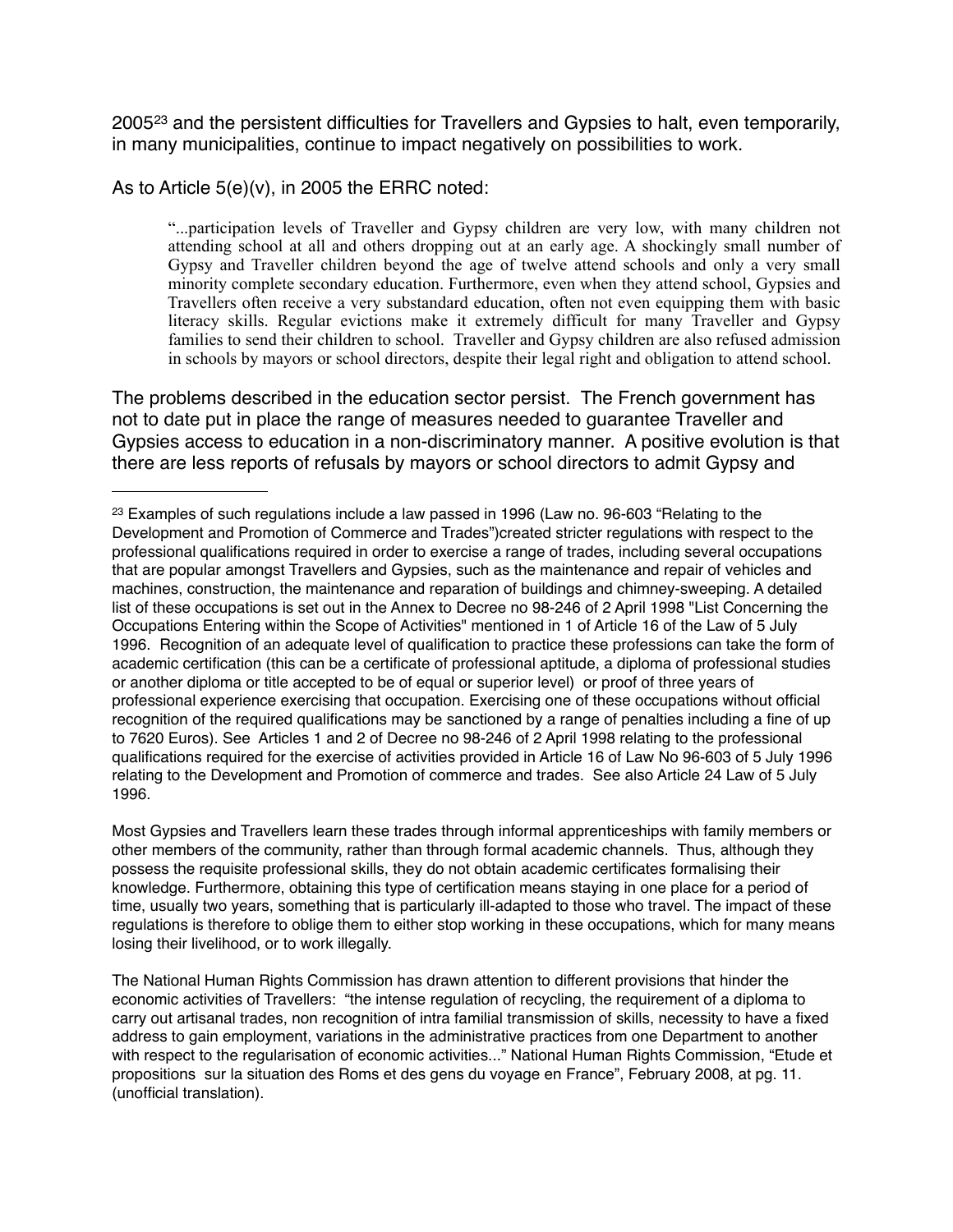Traveller children. Parents nonetheless still need to be persistent to enroll their children, requiring multiple documents and insistence. As discussed above (under article 3) Circular No. 2002-101 of 25 April 2002, to which the French government refers in its periodic report, continues to poorly implemented, lacking national co-ordination, guidance, supervision, or monitoring of its implementation as well as budgetary resources specifically allocated for this purpose.

# 3. **Conclusions and Recommendations**

The situation of Travellers and Gypsies in France has reached crisis proportions. It has significantly deteriorated since 2005, especially with respect to housing. Discrimination persists across most key fields of life, and the French state fails to put in place the legal, policy and practical measures required for the situation to improve. These problems are longstanding. It is not sufficient for them to be ʻdiscussed' or ʻconsidered' by officials. It is time that all discriminatory laws and policies, whether directly or indirectly discriminatory be immediately eliminated or amended (for instance the law of 3 January 1969 relating to circulation documents and the accompanying discriminatory provisions relating to elections and Article 9 of the Besson law). Discriminatory forced evictions of Travellers from areas they halt, as well as from their own private land, also need to be ended as a matter of urgency. Non-discrimination also implies that Gypsies and Travellers different needs arising from their particular cultures need to be fully taken into account in policy-making (for instance by accepting caravans as a form of housing, and amending zoning laws and regulations to make it possible to live legally in caravans on private land). Furthermore, there needs to be an immediate end and strong sanctions against the ongoing racist expression targeting Gypsies and Travellers, that is so commonplace and generally accepted that even the French President makes racist statements without fearing any negative consequences.

In its Concluding Observations the Committee should express its serious concern over the widespread discrimination faced by Travellers and Gypsies across a wide range of key fields of life and the lack of positive evolution in the situation since 2005. It should also describe each of the main manifestations of discrimination and highlight their illegal and discriminatory nature. It should call on France to move from reflection and consideration to action, and urgently:

- 1. Undertake legislative measures to ensure that all areas covered by the ban on racial discrimination included under ICERD Article 5 are covered by domestic law provisions. In addition, undertake any necessary policy and legislative measures to ensure that all persons have access in practice to effective procedures for the evaluation of allegations of racial discrimination in these areas.
- 2. Undertake specific research to assess the number and frequency of acts of racial discrimination occurring against Gypsies and Travellers in sectoral fields such as education, employment, housing (including social housing), health care and the provision of social assistance and services. Such research should also provide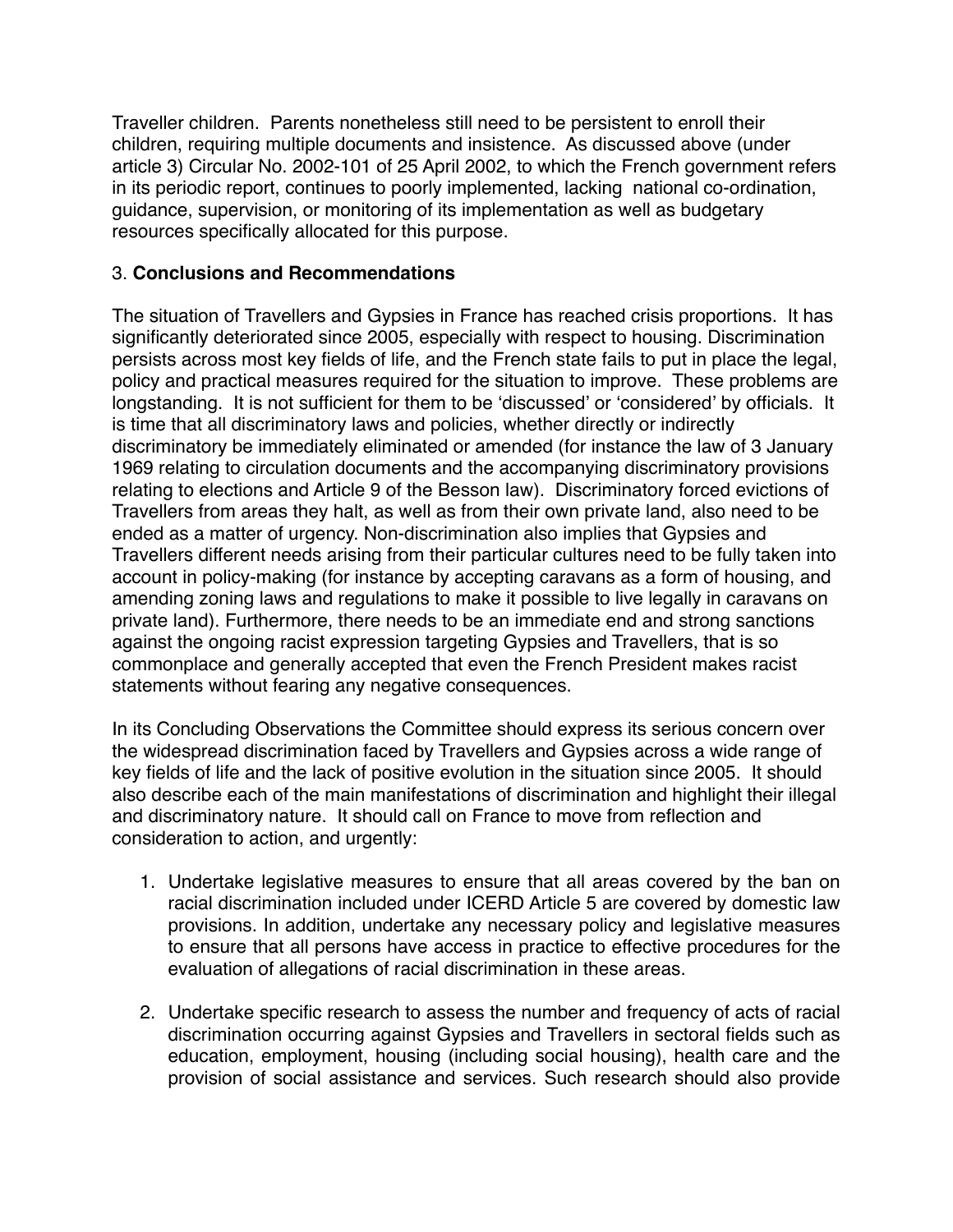information as to the number of persons sanctioned for acts of racial discrimination against Gypsies and Travellers.

- 3. Take immediate steps to end the current climate of impunity for racist speech relating to Gypsies and Travellers, and to ensure that all expressions of anti-Gypsyism are promptly and effectively punished. At the highest levels, speak out against racial discrimination against Gypsies and Travellers, and make clear that racism will not be tolerated.
- 4. Immediately repeal all racially discriminatory aspects of "Law no. 69-3 of 3 January 1969 relating to the exercise of ambulant activities and the regime applicable to persons circulating in France without a fixed domicile or residence."
- 5. Eliminate discriminatory conditions relating to the right of Gypsies and Travellers to vote, arising from the Law of 3 January 1969, including those aspects relating to the 3-year period of attachment and the 3% quota of persons with circulation documents allowed to vote in a given municipality.
- 6. Take positive steps to ensure that the voices of Gypsies and Travellers are duly represented at all levels of French political life and that their voices carry real weight on national and departmental consultative mechanisms.
- 7. Take positive steps to create conditions that ensure that Travellers and Gypsies may pursue their way of life, whether sedentary or nomadic lifestyles, according to their free choice, in conformity with the principles of equality and nondiscrimination.
- 8. Ensure that Travellers and Gypsies who travel are able to fully exercise their right to freedom of movement and right to adequate housing, including protection against forced evictions. In this regard:
	- Repeal, without delay, Article 9 of the Besson law and Articles 53 of the "Law of 18 March 2003 for Interior Security";
	- Ensure that halting areas established in accord with the Besson Law conform to norms of decency, notably requirements concerning the availability of services, facilities and infrastructure; location and habitability;
	- Take positive steps to ensure that Gypsies and Travellers have a sufficient number of places to halt that conform to basic standards of decency;
	- Ensure that Travellers and Gypsies are not relegated to parts of the territory in which they are exposed to severe health and environmental hazards as well as the severe harm of racial segregation;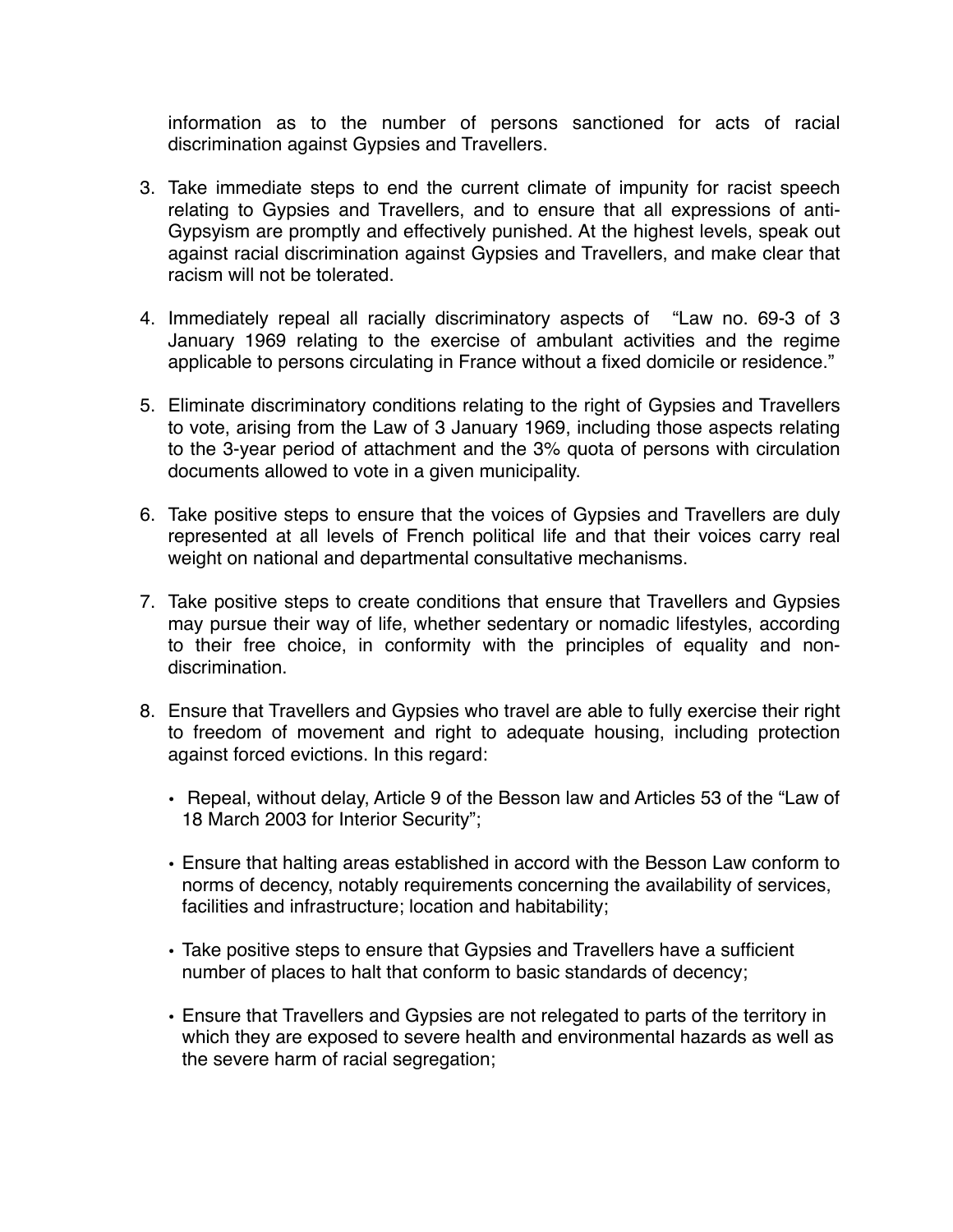- Cease all practices of forced evictions of Gypsy and Traveller families halted in municipalities carried out in violation of the right to adequate housing and that any evictions respect standards of fair judicial procedures;
- Ensure that campsites that implement discriminatory regulations and policies with respect to the access of Travellers and Gypsies are duly sanctioned;
- Immediately undertake genuine and widespread grassroots consultations with Gypsies and Travellers so that appropriate responses might be developed to their housing needs, both on halting areas and through other necessary responses;
- Urgently develop alternative responses to short-term halting areas in order to meet Travellers and Gypsies housing needs, such as establishing family sites.
- 9. Ensure that the right to adequate housing, including protection against forced evictions is fully guaranteed to Travellers and Gypsies who buy land. In this regard:
	- Ensure that the many laws and policies regulating land use, urban planning, and access to the public infrastructure make appropriate provision for the way of life and particular needs of Gypsies and Travellers, including living on their land in a caravan, and that they do not result in discrimination against members of these communities;
	- Ensure that municipalities do not make illegal use of their powers of ʻpreemption' to prevent the sale of property to Travellers and Gypsies;
	- Ensure that the security of tenure is guaranteed to Gypsies and Travellers and that in the application of urban regulations due consideration is given to their fundamental human rights such as the right to adequate housing, the right to the schooling of children, the right to health and the right to non-interference in private and family life;
	- Order local authorities to provide without delay water and electricity to the families who are being so denied on grounds of being in violation of urban regulations.
- 10. Recognize caravans as a form of housing;
- 11. Develop special loan programs in order to assist Gypsies and Travellers, who may be otherwise unable to procure a loan, in buying property.
- 12.Take immediate steps to bring conditions in Traveller and Gypsy settlements up to basic standards of decency and to regularize the housing situation of those who have been long-term residents of unauthorized settlements. Or, provide alternate housing possibilities that respect standards of decency. All measures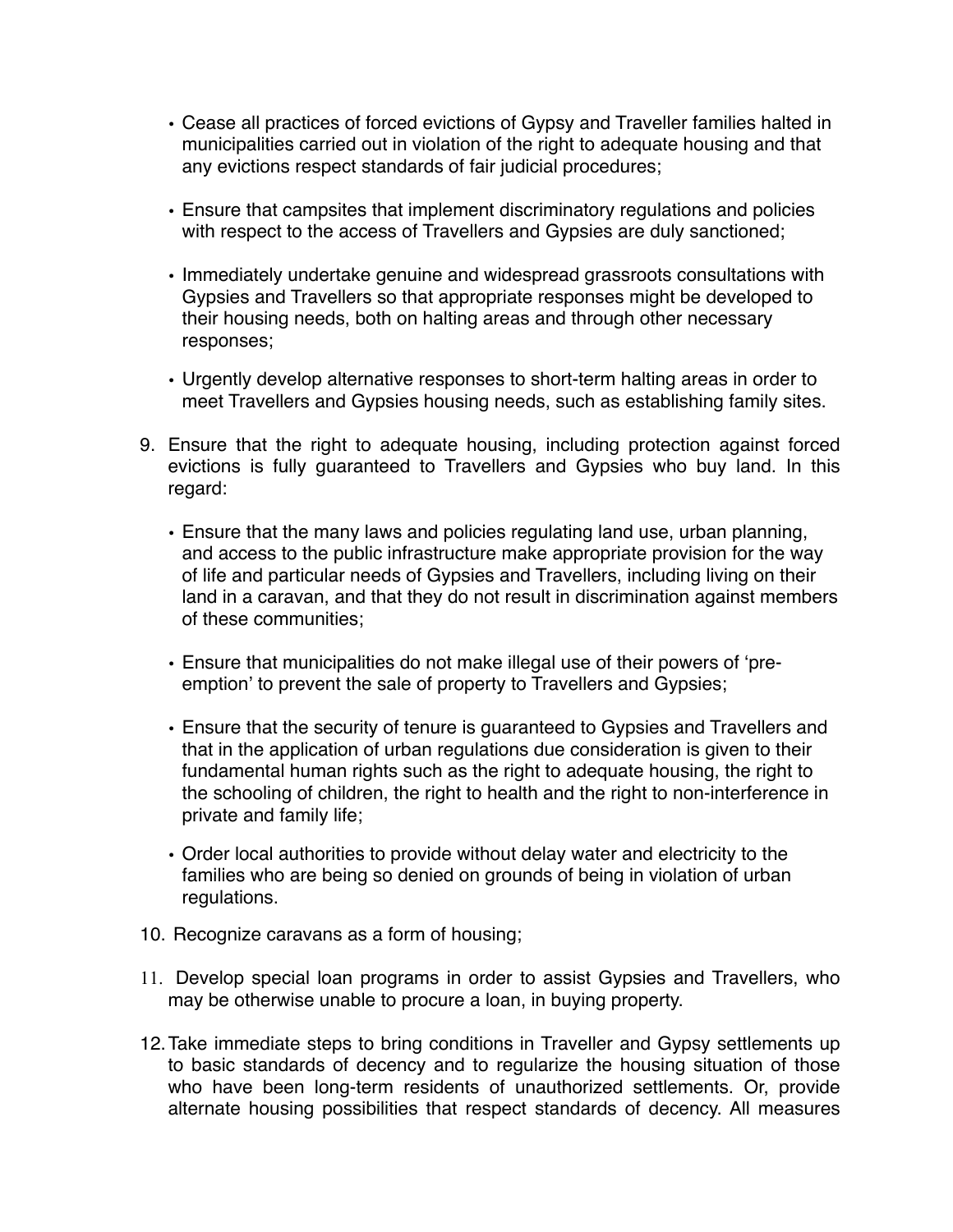and their implementation should be developed and implemented with the consultation and participation of those Gypsy and Traveller families concerned.

- 13.Undertake measures to put an end to practices of discrimination and segregation of Gypsies and Travellers in their access to HLM (social housing) and ensure the effective application of anti-discrimination legislation against those who perpetrate such discrimination.
- 14.Carry out thorough and timely investigations into all alleged instances of abusive police behaviour towards Gypsies and Travellers, and promptly bring to justice perpetrators and provide due compensation to victims. Put an end to practices of collectively targeting groups of Gypsies and Travellers during searches, checks or arrests as well as other practices of racial profiling.
- 15.Take appropriate measures to ensure that persons who may have been victims of ill treatment by law enforcement officials are not intimidated or otherwise dissuaded from lodging a formal complaint, such as by practices of bringing retaliatory charges against those who complain.
- 16.Carry out detailed research into judicial treatment of Gypsies and Travellers in order to identify discriminatory practices and develop appropriate measures to end such practices.
- 17.Ensure that Gypsies and Travellers have equal access to social assistance. Include caravans and mobile homes as forms of housing for purposes of housing assistance, so that persons living in them may qualify for all types of housing assistance available to individuals living in other forms of housing.
- 18.Ensure that all allegations of discrimination against Travellers and Gypsies in their access to public services, including insurance and public service establishments, are fully investigated and are appropriately sanctioned and that victims compensated. Existing anti-discrimination legislation covering this area should be fully applied making clear to all public service providers that discrimination against Gypsies and Travellers will not be tolerated.
- 19.Take proactive steps to ensure that Travellers and Gypsies are able to benefit equally from the right to work. Ensure that Travellers and Gypsies are able to halt in municipalities across the country. Undertake measures to remedy the discriminatory impact that numerous regulations relating to a range of occupations have upon Travellers' and Gypsies' work possibilities, such as Law no. 96-603 "Relating to the Development and Promotion of Commerce and Trades". Ensure that all allegations of discrimination in access to salaried employment are fully investigated and all instances of discrimination are appropriately punished and that victims compensated.